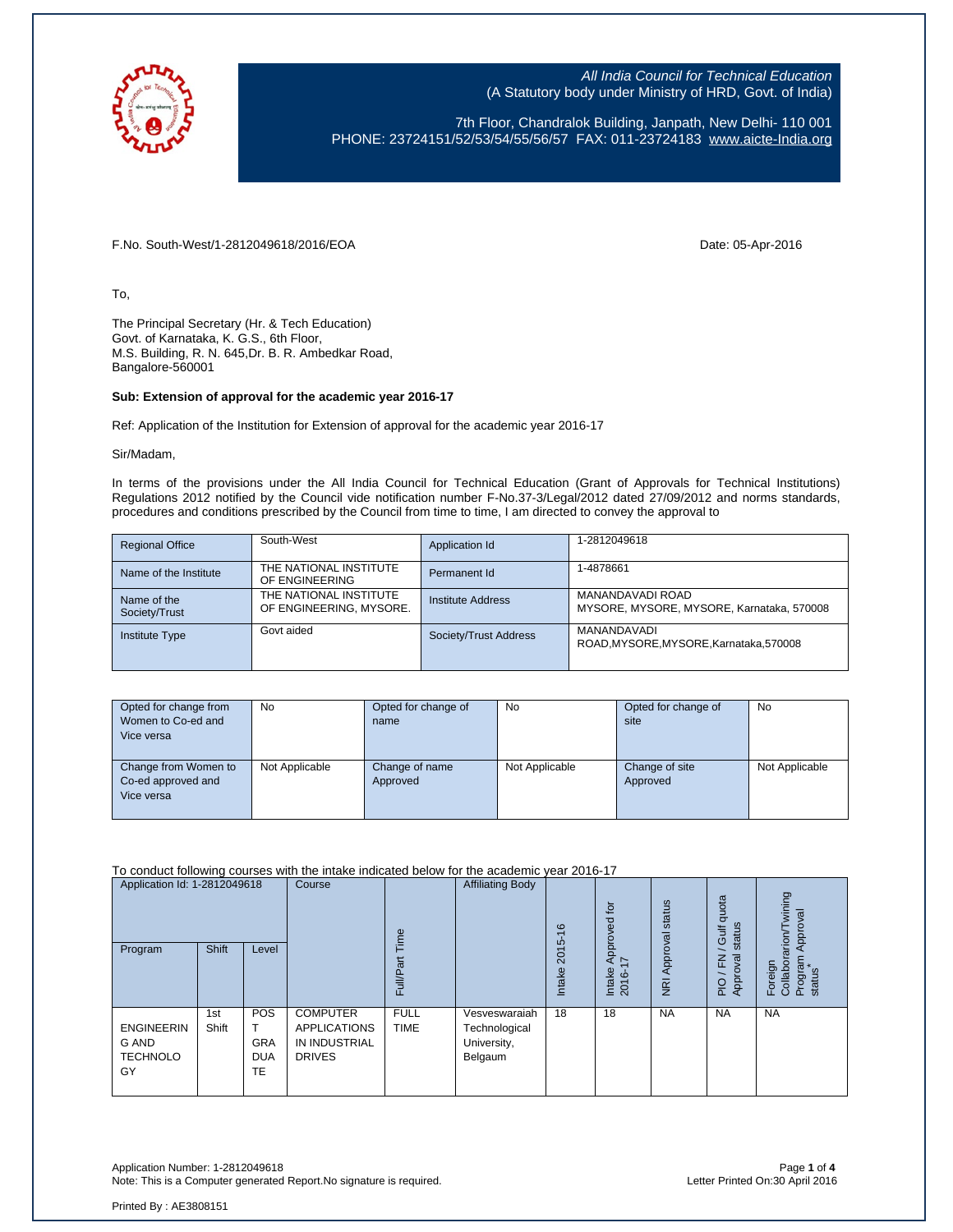

7th Floor, Chandralok Building, Janpath, New Delhi- 110 001 PHONE: 23724151/52/53/54/55/56/57 FAX: 011-23724183 [www.aicte-India.org](http://www.aicte-india.org/)

| <b>ENGINEERIN</b><br><b>G AND</b><br><b>TECHNOLO</b><br>GY | 1st<br>Shift | POS<br>T.<br>GRA<br><b>DUA</b><br><b>TE</b>        | <b>COMPUTER</b><br><b>NETWORKING</b><br><b>AND</b><br><b>ENGINEERING</b>      | <b>FULL</b><br><b>TIME</b> | Vesveswaraiah<br>Technological<br>University,<br>Belgaum | 24  | 24  | <b>NA</b> | <b>NA</b> | <b>NA</b> |
|------------------------------------------------------------|--------------|----------------------------------------------------|-------------------------------------------------------------------------------|----------------------------|----------------------------------------------------------|-----|-----|-----------|-----------|-----------|
| <b>ENGINEERIN</b><br><b>G AND</b><br><b>TECHNOLO</b><br>GY | 1st<br>Shift | <b>POS</b><br>Τ<br>GRA<br><b>DUA</b><br><b>TE</b>  | <b>HYDRAULICS</b><br><b>ENGINEERING</b>                                       | <b>FULL</b><br><b>TIME</b> | Vesveswaraiah<br>Technological<br>University,<br>Belgaum | 18  | 18  | <b>NA</b> | <b>NA</b> | <b>NA</b> |
| <b>ENGINEERIN</b><br><b>G AND</b><br><b>TECHNOLO</b><br>GY | 1st<br>Shift | POS<br>T.<br>GRA<br><b>DUA</b><br><b>TE</b>        | <b>INDUSTRIAL</b><br><b>AUTOMATION</b><br><b>AND</b><br><b>ROBOTICS</b>       | <b>FULL</b><br><b>TIME</b> | Vesveswaraiah<br>Technological<br>University,<br>Belgaum | 18  | 18  | <b>NA</b> | <b>NA</b> | <b>NA</b> |
| <b>ENGINEERIN</b><br><b>G AND</b><br><b>TECHNOLO</b><br>GY | 1st<br>Shift | <b>POS</b><br>T.<br><b>GRA</b><br><b>DUA</b><br>TE | <b>INFORMATION</b><br><b>TECHNOLOGY</b>                                       | <b>FULL</b><br><b>TIME</b> | Vesveswaraiah<br>Technological<br>University,<br>Belgaum | 18  | 18  | <b>NA</b> | <b>NA</b> | <b>NA</b> |
| <b>ENGINEERIN</b><br><b>G AND</b><br><b>TECHNOLO</b><br>GY | 1st<br>Shift | POS<br>T.<br><b>GRA</b><br><b>DUA</b><br>TE        | <b>MACHINE</b><br><b>DESIGN</b>                                               | <b>FULL</b><br><b>TIME</b> | Visvesvaraya<br>Technological<br>University,<br>Belagaum | 24  | 24  | <b>NA</b> | <b>NA</b> | <b>NA</b> |
| <b>ENGINEERIN</b><br><b>G AND</b><br><b>TECHNOLO</b><br>GY | 1st<br>Shift | POS<br>Τ<br><b>GRA</b><br><b>DUA</b><br><b>TE</b>  | <b>NANO</b><br><b>TECHNOLOGY</b>                                              | <b>FULL</b><br><b>TIME</b> | Visvesvaraya<br>Technological<br>University,<br>Belagaum | 24  | 24  | <b>NA</b> | <b>NA</b> | <b>NA</b> |
| <b>ENGINEERIN</b><br><b>G AND</b><br><b>TECHNOLO</b><br>GY | 1st<br>Shift | POS<br>Τ<br>GRA<br><b>DUA</b><br><b>TE</b>         | <b>POWER</b><br><b>SYSTEMS</b>                                                | <b>FULL</b><br><b>TIME</b> | Vesveswaraiah<br>Technological<br>University,<br>Belgaum | 18  | 18  | <b>NA</b> | <b>NA</b> | <b>NA</b> |
| <b>ENGINEERIN</b><br><b>G AND</b><br><b>TECHNOLO</b><br>GY | 1st<br>Shift | <b>POS</b><br>T.<br><b>GRA</b><br><b>DUA</b><br>TE | <b>PRODUCTION</b><br><b>ENGINEERING</b><br><b>SYSTEM</b><br><b>TECHNOLOGY</b> | <b>FULL</b><br><b>TIME</b> | Vesveswaraiah<br>Technological<br>University,<br>Belgaum | 12  | 12  | <b>NA</b> | <b>NA</b> | <b>NA</b> |
| <b>ENGINEERIN</b><br><b>G AND</b><br><b>TECHNOLO</b><br>GY | 1st<br>Shift | POS<br>Τ<br>GRA<br><b>DUA</b><br>TE                | <b>STRUCTURAL</b><br><b>ENGINEERING</b>                                       | <b>FULL</b><br><b>TIME</b> | Vesveswaraiah<br>Technological<br>University,<br>Belgaum | 18  | 18  | <b>NA</b> | <b>NA</b> | <b>NA</b> |
| <b>ENGINEERIN</b><br><b>G AND</b><br><b>TECHNOLO</b><br>GY | 1st<br>Shift | <b>UND</b><br>ER<br>GRA<br><b>DUA</b><br>TE        | <b>CIVIL</b><br><b>ENGINEERING</b>                                            | <b>FULL</b><br><b>TIME</b> | Vesveswaraiah<br>Technological<br>University,<br>Belgaum | 120 | 120 | <b>NA</b> | <b>NA</b> | <b>NA</b> |

Application Number: 1-2812049618 Page **2** of **4** Note: This is a Computer generated Report.No signature is required. Letter Printed On:30 April 2016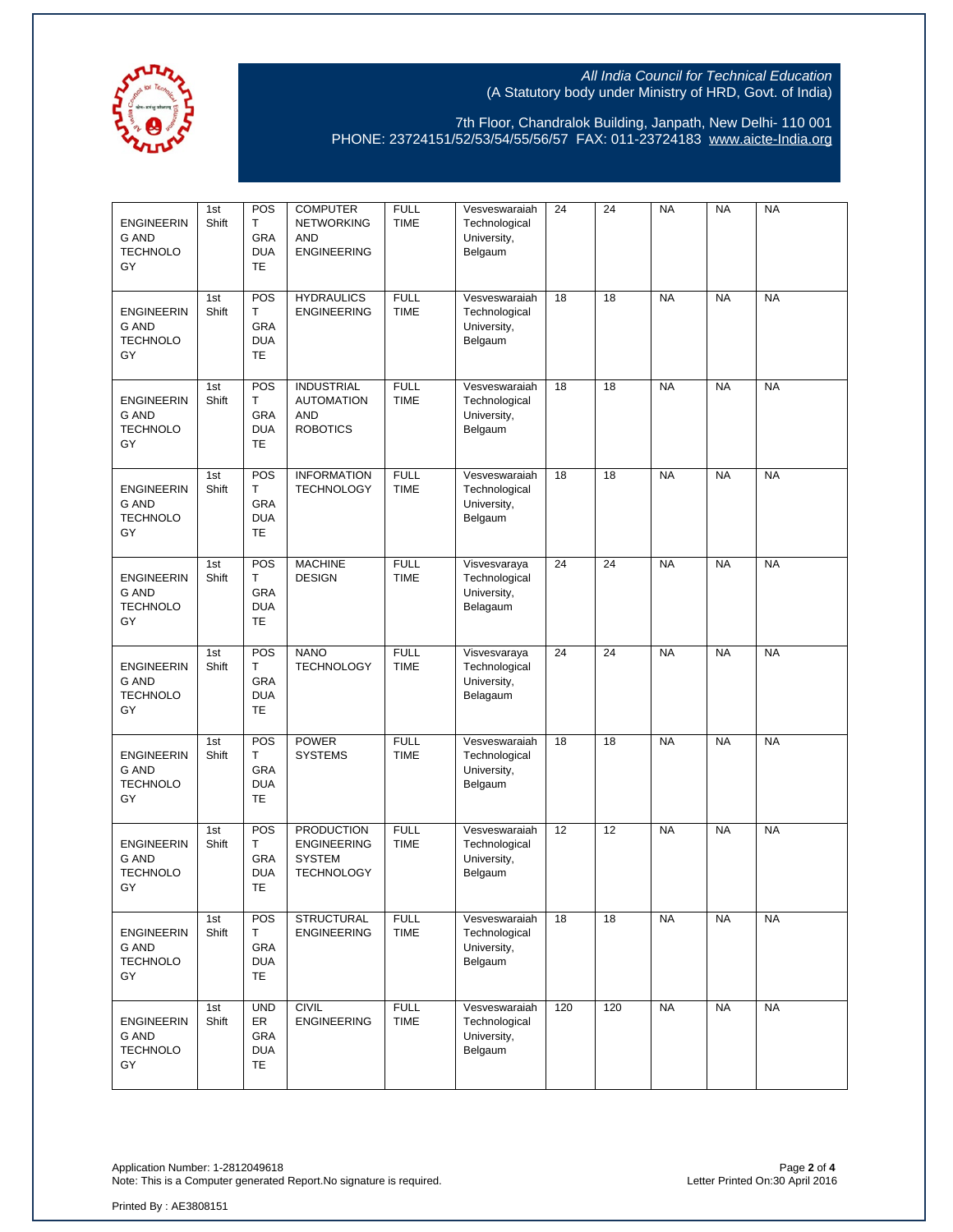

7th Floor, Chandralok Building, Janpath, New Delhi- 110 001 PHONE: 23724151/52/53/54/55/56/57 FAX: 011-23724183 [www.aicte-India.org](http://www.aicte-india.org/)

| <b>ENGINEERIN</b><br><b>G AND</b><br><b>TECHNOLO</b><br>GY | 1st<br>Shift | <b>UND</b><br>ER<br>GRA<br><b>DUA</b><br><b>TE</b>               | <b>CIVIL</b><br><b>ENGINEERING</b>                                          | <b>PART</b><br><b>TIME</b> | Vesveswaraiah<br>Technological<br>University,<br>Belgaum | 60  | 60  | <b>NA</b> | <b>NA</b> | <b>NA</b> |
|------------------------------------------------------------|--------------|------------------------------------------------------------------|-----------------------------------------------------------------------------|----------------------------|----------------------------------------------------------|-----|-----|-----------|-----------|-----------|
| <b>ENGINEERIN</b><br><b>G AND</b><br><b>TECHNOLO</b><br>GY | 1st<br>Shift | <b>UND</b><br><b>ER</b><br><b>GRA</b><br><b>DUA</b><br><b>TE</b> | <b>COMPUTER</b><br><b>SCIENCE AND</b><br><b>ENGINEERING</b>                 | <b>FULL</b><br><b>TIME</b> | Vesveswaraiah<br>Technological<br>University,<br>Belgaum | 120 | 120 | <b>NA</b> | <b>NA</b> | <b>NA</b> |
| <b>ENGINEERIN</b><br>G AND<br><b>TECHNOLO</b><br>GY        | 1st<br>Shift | <b>UND</b><br><b>ER</b><br>GRA<br><b>DUA</b><br><b>TE</b>        | <b>ELECTRICAL</b><br><b>AND</b><br><b>ELECTRONICS</b><br><b>ENGINEERING</b> | <b>FULL</b><br><b>TIME</b> | Vesveswaraiah<br>Technological<br>University,<br>Belgaum | 60  | 60  | <b>NA</b> | <b>NA</b> | <b>NA</b> |
| <b>ENGINEERIN</b><br><b>G AND</b><br><b>TECHNOLO</b><br>GY | 1st<br>Shift | <b>UND</b><br><b>ER</b><br>GRA<br><b>DUA</b><br><b>TE</b>        | <b>ELECTRONICS</b><br>&<br><b>COMMUNICATI</b><br>ON ENGG                    | <b>FULL</b><br><b>TIME</b> | Vesveswaraiah<br>Technological<br>University,<br>Belgaum | 120 | 120 | <b>NA</b> | <b>NA</b> | <b>NA</b> |
| <b>ENGINEERIN</b><br><b>G AND</b><br><b>TECHNOLO</b><br>GY | 1st<br>Shift | <b>UND</b><br>ER<br><b>GRA</b><br><b>DUA</b><br><b>TE</b>        | <b>INDUSTRIAL</b><br><b>AND</b><br><b>PRODUCTION</b><br><b>ENGINEERING</b>  | <b>FULL</b><br><b>TIME</b> | Vesveswaraiah<br>Technological<br>University,<br>Belgaum | 60  | 60  | <b>NA</b> | <b>NA</b> | <b>NA</b> |
| <b>ENGINEERIN</b><br>G AND<br><b>TECHNOLO</b><br>GY        | 1st<br>Shift | <b>UND</b><br>ER<br><b>GRA</b><br><b>DUA</b><br><b>TE</b>        | <b>INFORMATION</b><br><b>SCIENCE AND</b><br><b>ENGINEERING</b>              | <b>FULL</b><br><b>TIME</b> | Vesveswaraiah<br>Technological<br>University,<br>Belgaum | 120 | 120 | <b>NA</b> | <b>NA</b> | <b>NA</b> |
| <b>ENGINEERIN</b><br>G AND<br><b>TECHNOLO</b><br>GY        | 1st<br>Shift | <b>UND</b><br><b>ER</b><br><b>GRA</b><br><b>DUA</b><br><b>TE</b> | <b>MECHANICAL</b><br><b>ENGINEERING</b>                                     | <b>FULL</b><br><b>TIME</b> | Vesveswaraiah<br>Technological<br>University,<br>Belgaum | 180 | 180 | <b>NA</b> | <b>NA</b> | <b>NA</b> |
| <b>MCA</b>                                                 | 1st<br>Shift | POS<br>T.<br><b>GRA</b><br><b>DUA</b><br><b>TE</b>               | <b>MASTERS IN</b><br><b>COMPUTER</b><br><b>APPLICATIONS</b>                 | <b>FULL</b><br><b>TIME</b> | Vesveswaraiah<br>Technological<br>University,<br>Belgaum | 60  | 60  | <b>NA</b> | <b>NA</b> | <b>NA</b> |

The above mentioned approval is subject to the condition that THE NATIONAL INSTITUTE OF ENGINEERING shall follow and adhere to the Regulations, guidelines and directions issued by AICTE from time to time and the undertaking / affidavit given by the institution along with the application submitted by the institution on portal.

In case of any differences in content in this Computer generated Extension of Approval Letter, the content/information as approved by the Executive Council / General Council as available on the record of AICTE shall be final and binding.

Strict compliance of Anti-Ragging Regulation:- Approval is subject to strict compliance of provisions made in AICTE Regulation notified vide F. No. 37-3/Legal/AICTE/2009 dated July 1, 2009 for Prevention and Prohibition of Ragging in Technical Institutions. In